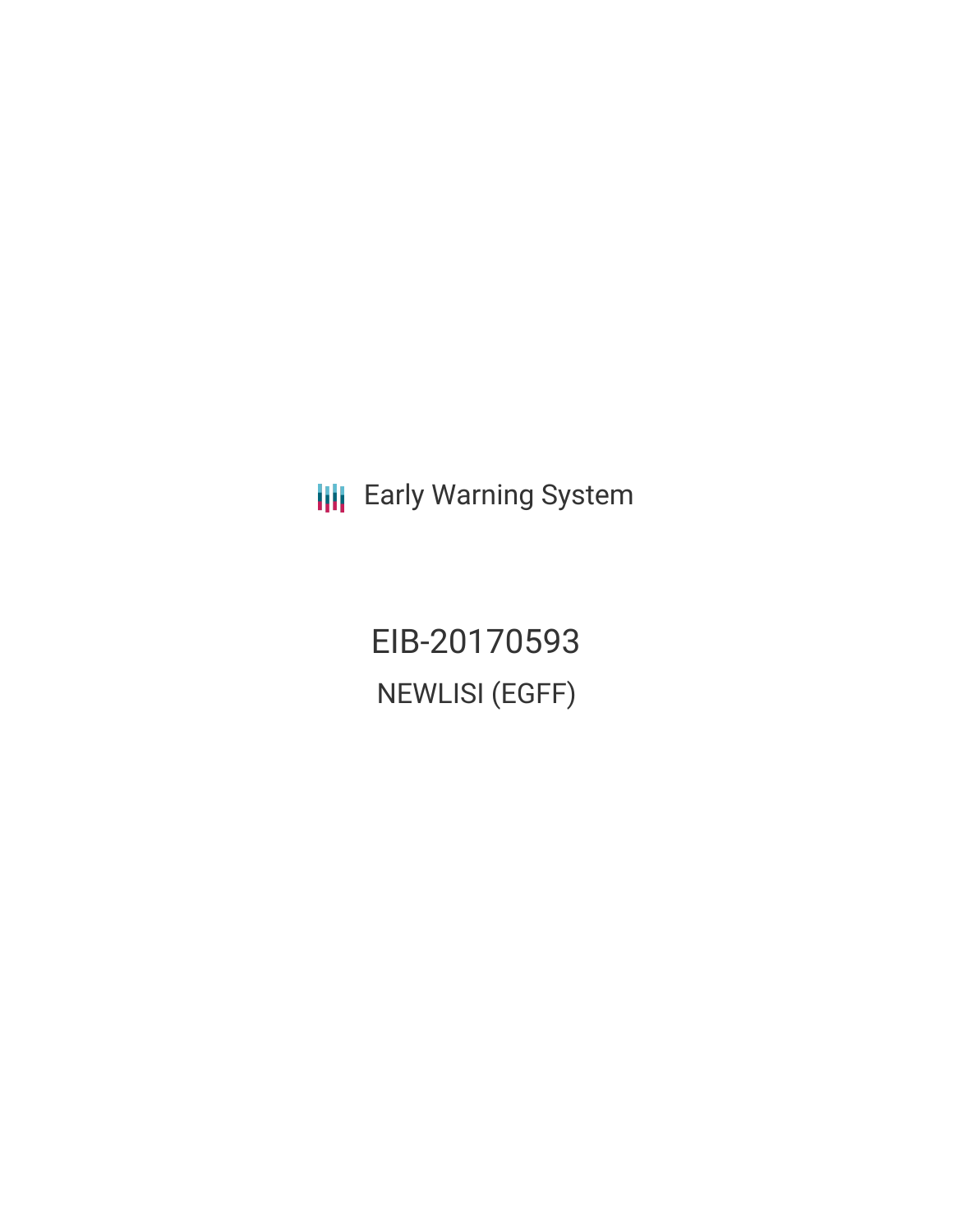## **Quick Facts**

| <b>Countries</b>               | Italy                                    |
|--------------------------------|------------------------------------------|
| <b>Financial Institutions</b>  | European Investment Bank (EIB)           |
| <b>Status</b>                  | Proposed                                 |
| <b>Bank Risk Rating</b>        | U                                        |
| <b>Borrower</b>                | Newlisi                                  |
| <b>Sectors</b>                 | Industry and Trade, Water and Sanitation |
| <b>Investment Type(s)</b>      | Loan                                     |
| <b>Investment Amount (USD)</b> | $$11.74$ million                         |
| <b>Project Cost (USD)</b>      | $$23.49$ million                         |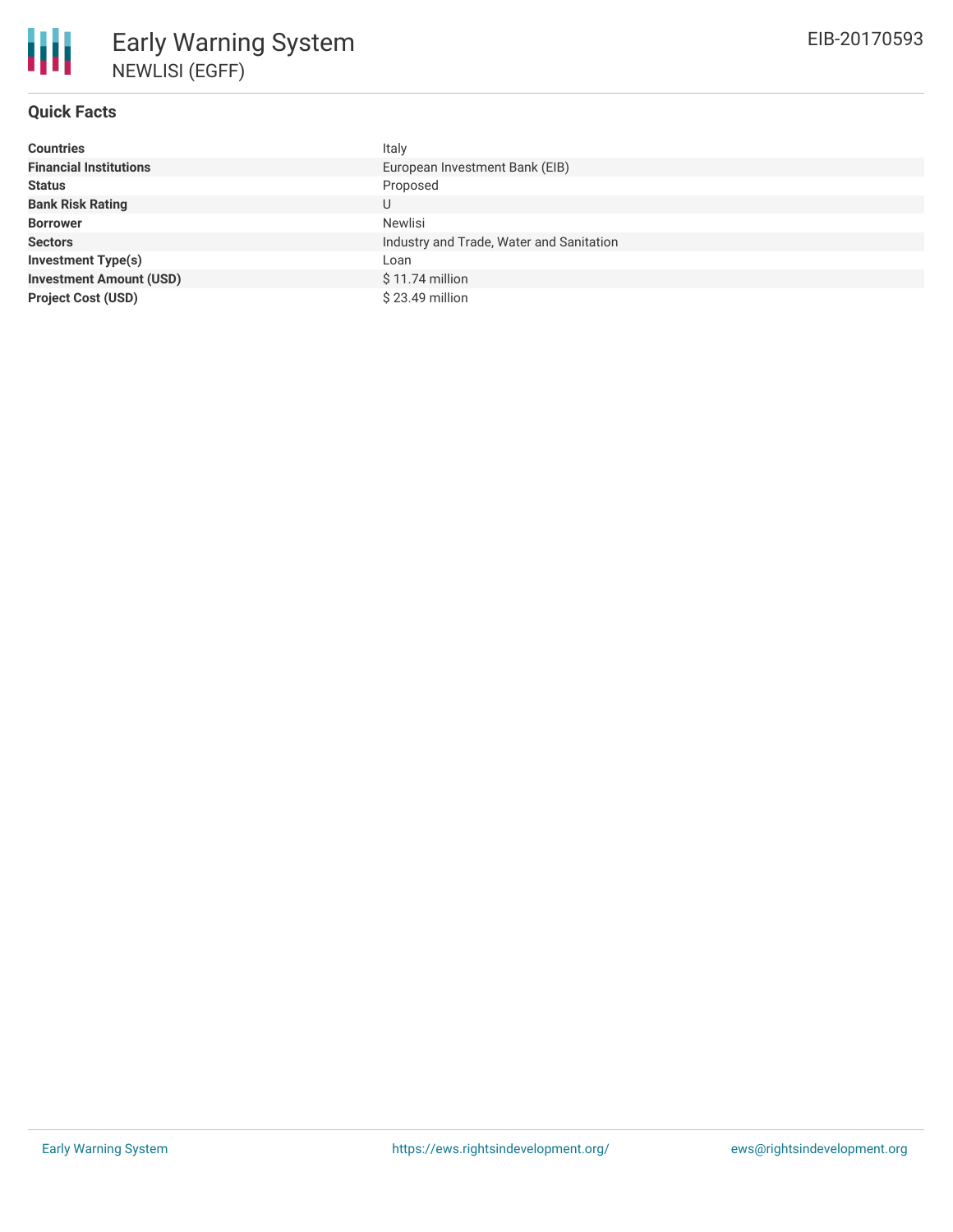

## **Project Description**

This project provides research and development (R&D) operational expenses, and capital expenditure to Newlisi - a sludgetreatment technology company that develops systems for the gradual reduction of sewage sludge.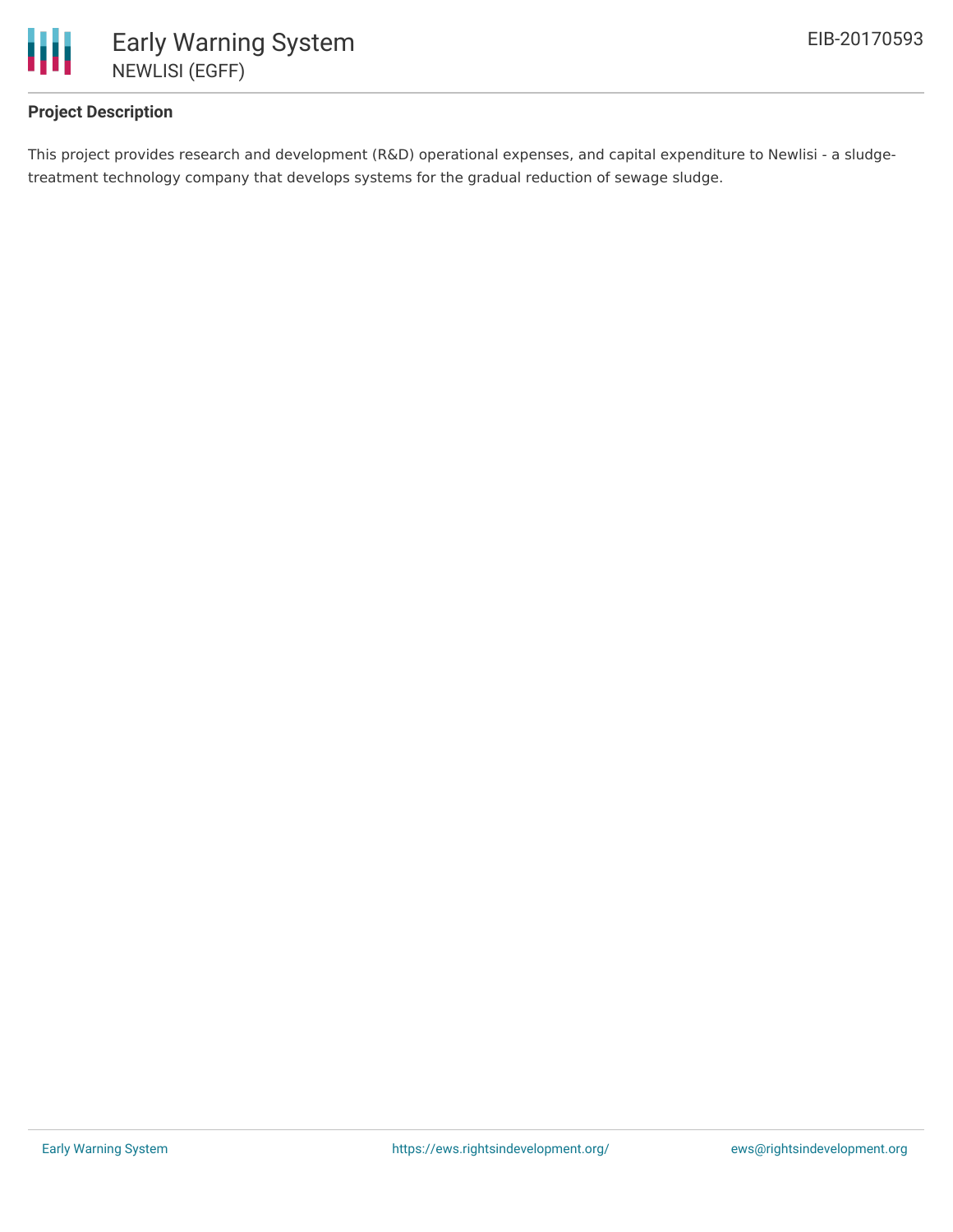## **Investment Description**

European Investment Bank (EIB)